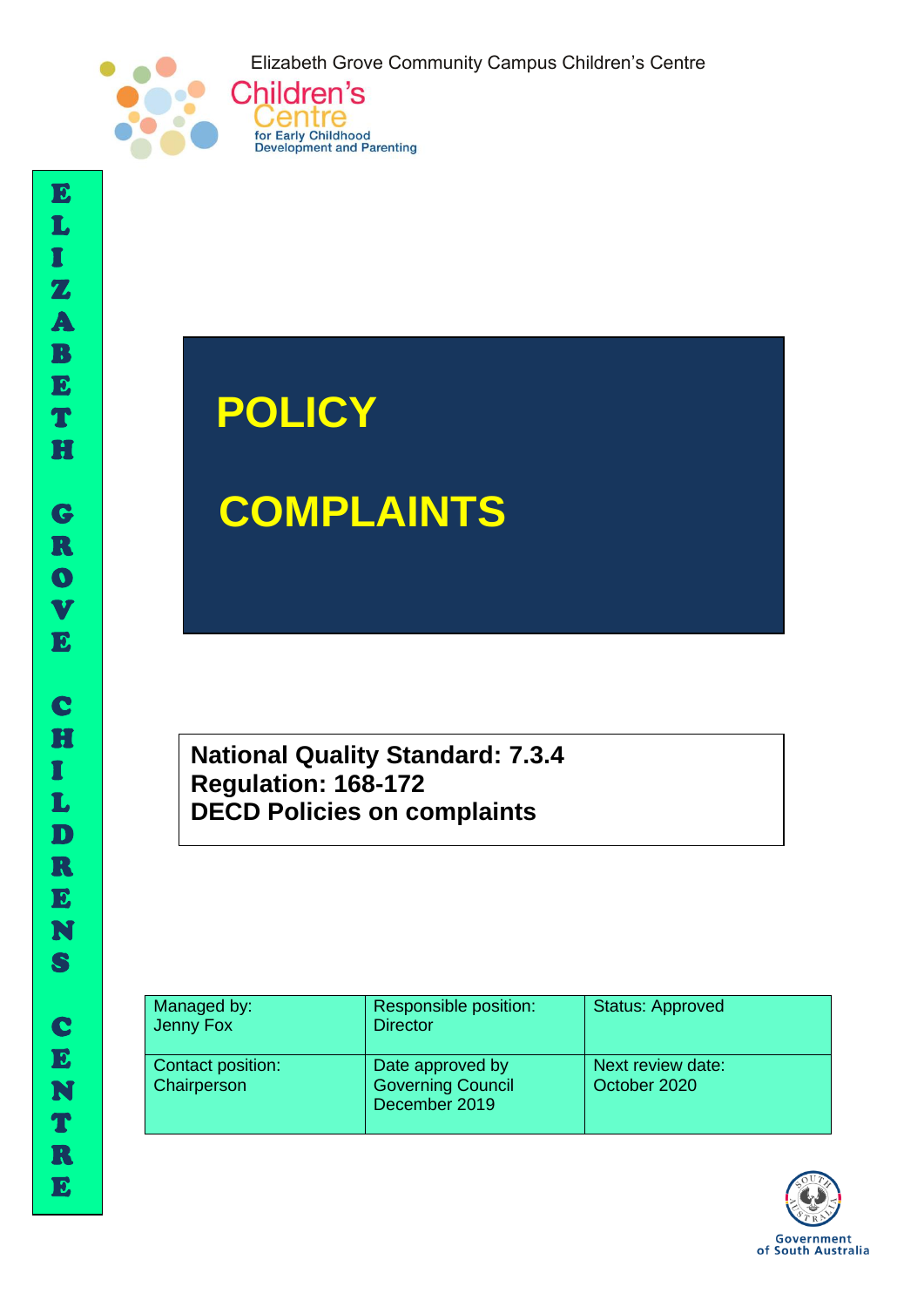## **1. TITLE**

## **PARENT COMPLAINT POLICY**

## **2. SCOPE**

This policy provides a process for a parent/guardian to raise a concern or a complaint (for example about the type, level or quality of the service or about policy, procedures and practices or the behaviour and decisions of staff) directly with the centre (site). The policy does not apply to mattes where there are legislative requirements or existing policies and processes of appeal. Examples include:

- Staff disputes and grievances
- Mandatory reporting responsibilities
- Some health, safety and welfare related issues.

## **3. PURPOSE**

- To provide clear and transparent information to parents/guardians, co9mmunity and staff on how concerns and complaints will be managed and resolutions found. The intent of the policy is also that parents/guardians have access to support and advice when attempting to resolve a concern or complaint.
- To fulfil the requirements of DECD, the National Quality Standard and the Education and Care Services National Regulations.
- To provide information that is consistent with the '*DECD Education Complaint Policy; A Guide to raising a concern or complaint'.*

## **4. POLICY DETAIL**

#### **4.1 Stage 1: Raise the concern**

- A parent should raise the concern as soon as possible.
- The centre is the first point of contact.
- If the concern is about a teacher, ECW, CDC, FSC or allied health staff member the parent may prefer to talk to the director.
- The parent needs to find an appropriate time to talk with the relevant person or the director. The director can assist in finding a suitable time for discussion of the issue.
- If the complaint involves the director then the local Education Office should be contacted.
- Parents are encouraged to resolve the issue at the site level first.
- The director will consider the most effective way of resolving the concerns or complaint based on information provided, the centre's complaints procedure, the *DECD parent concerns and complaints policy and procedure*, consideration of any legislative and policy implications and advice from the DECD Education Office,